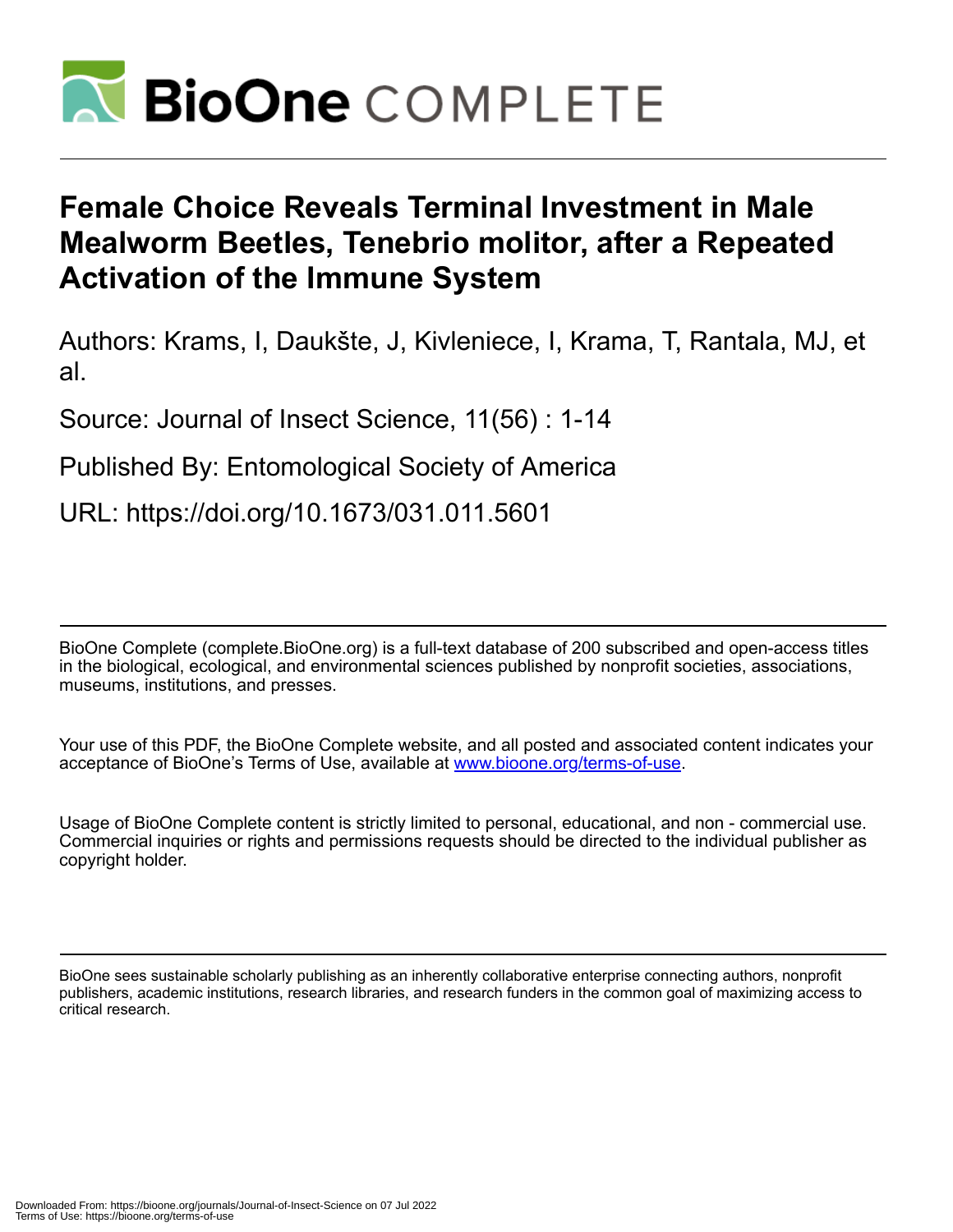

## **Female choice reveals terminal investment in male mealworm beetles,** *Tenebrio molitor***, after a repeated activation of the immune system**

I Krams<sup>1,2a\*</sup>, J Daukšte<sup>2b</sup>, J Kivleniece<sup>2c</sup>, T Krama<sup>2d</sup>, MJ Rantala<sup>1e</sup>, G Ramey<sup>2f</sup>, and L Šauša<sup>3g</sup>

<sup>1</sup>Department of Biology, University of Turku, FIN-20024 Turku, Finland <sup>2</sup><br><sup>2</sup>Institute of Systematic Biology, University of Daugaynils, U.V. 5401, Daug <sup>2</sup>Institute of Systematic Biology, University of Daugavpils, LV-5401 Daugavpils, Latvia <sup>3</sup>Department of Life Sciences, Anglia Ruskin University, Cambridge CB 1PT, UK

## **Abstract**

Increasing evidence suggests that secondary sexual traits reflect immunocompetence of males in many animal species. This study experimentally investigated whether a parasite-like immunological challenge via a nylon implant affects sexual attractiveness of males in *Tenebrio molitor* L. (Coleoptera: Tenebrionidae) Although a single immunological challenge significantly reduced sexual attractiveness and locomotor activity of males, it had no adverse effect on their survival. A second immune challenge of the same males increased their attractiveness. However, it was found that the repeated challenge significantly reduced locomotor activity of males and caused higher mortality. This result indicates terminal investment on sexual signaling, which is supposedly based on a trade-off between pheromone production and energy expenditures needed for such activities as recovery of immune system and locomotor activity. When the third implantation was carried out in the same group of males, melanization of nylon implants was found to be lower in more attractive than in less attractive males. This suggests that males that became sexually attractive after the second immune challenge did not invest in recovery of their immune system.

**Keywords:** immune challenge, sexual selection, terminal investment Correspondence: <sup>a\*</sup> indrikis.krams@biology.lv, b janina.daukste@inbox.lv, c inese.kivleniece@biology.lv, d tiana.krama@biology.lv, e mjranta@utu.fi, f g.ramey@pobox.com, 8 liga\_sh@yahoo.com, \*Corresponding author **Editor:** Todd Shelly was editor of this paper **Received:** 14 March 2010, **Accepted:** 16 January 2011 **Copyright :** This is an open access paper. We use the Creative Commons Attribution 3.0 license that permits unrestricted use, provided that the paper is properly attributed. **ISSN:** 1536-2442 | Vol. 11, Number 56 **Cite this paper as:**

Krams I, Daukšte J, Kivleniece I, Krama T, Rantala MJ, Ramey G, Šauša L. 2011. Female choice reveals terminal investment in male mealworm beetles, *Tenebrio molitor*, after a repeated activation of the immune system*. Journal of Insect Science* 11:56 available online: insectscience.org/11.56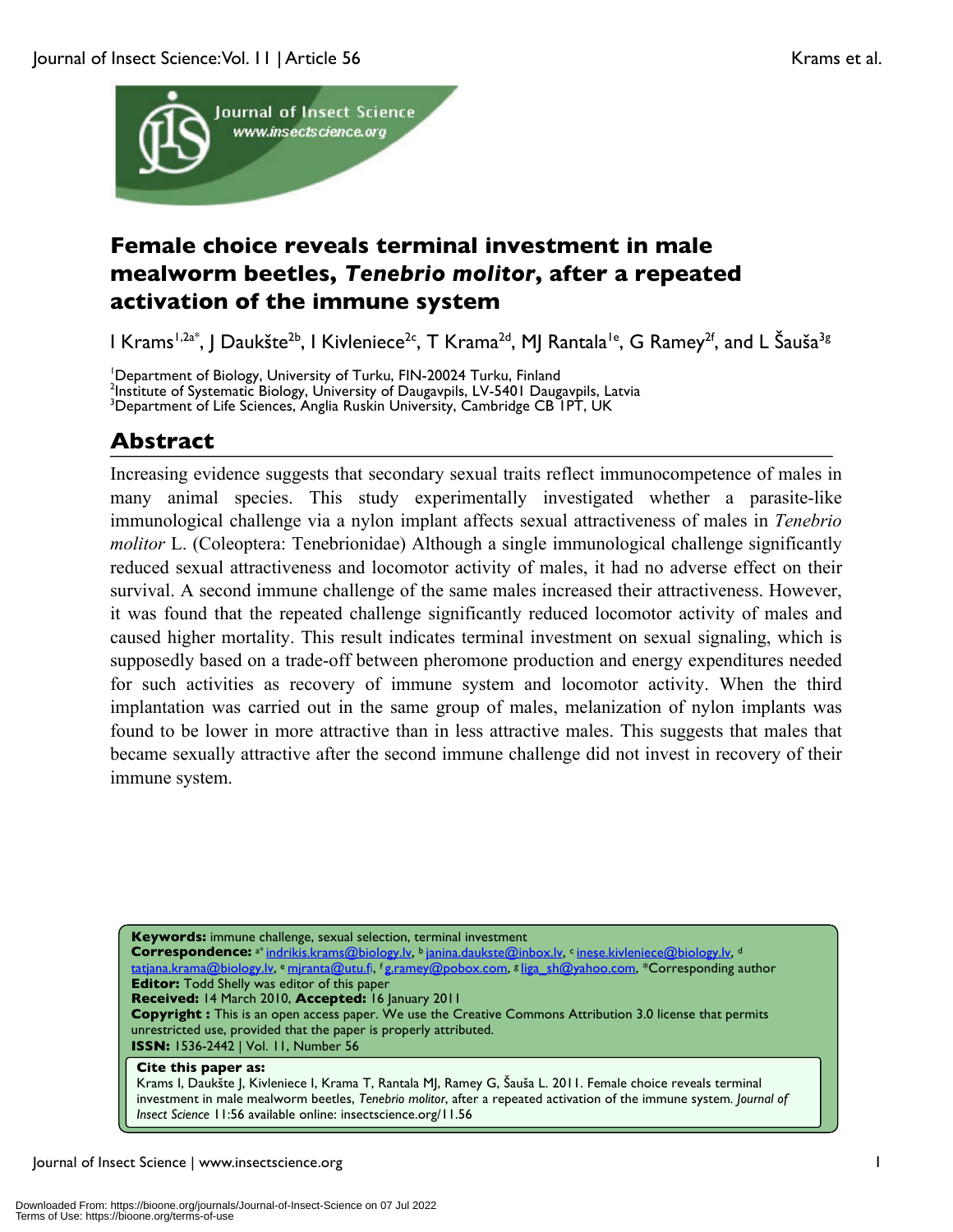## **Introduction**

When parasites challenge an organism's immune system they reduce its fitness by decreasing survival or reproductive success. In response, host organisms have developed various defence strategies and mechanisms. The theory of ecological immunology predicts that investment in immune defence is balanced against investment in other important traits, such as sexual signaling or developmental rate (e.g., Ahtiainen et al. 2005; Rantala and Roff 2005; Folstad et al. 1989; Sheldon and Verhulst 1996). This notion suggests that, in considering evolutionary trade-offs, immune defence can be treated similarly to other life history traits (Zuk and Stoehr 2002).

Organisms cannot simultaneously maximize all life-history traits that promote survival, growth, reproduction, and health (Stearns 1992). Thus, organisms must distribute their resources among competing systems to maximize lifetime reproductive success. One prediction from life-history theory, termed the 'terminal investment hypothesis', suggests that animals should invest more in current reproductive output if the chance of surviving to next reproduction is low (Clutton-Brock 1984). Although examples of this phenomenon have been documented in wild animals, the underlying mechanisms producing these outcomes remain largely unstudied. It has been shown that males have higher fitness payoffs from such terminal investment compared to females (Bateman 1948; Sadd et al. 2006), because males may increase their fitness by copulating with many females. Immune responses against parasite attacks often result in parasites dying without harming the host individual (Yourth et al. 2001, 2002). However, repeated attacks by

parasites may serve as a reliable signal of the reduced probability of reproduction and survival in the future.

Insect immunity is characterized by an inducible expression of a large array of antimicrobial peptides and the constitutive melanization–encapsulation response (Siva-Jothy et al. 2005; Schulenburg et al. 2009). Encapsulation is a nonspecific, constitutive, cellular response through which insects defend themselves against multicellular pathogens, such as fungi and parasitoids (Yourth et al. 2001, 2002). Encapsulation is an immune response in which some hemocytes recognize an object as foreign and cause other hemocytes to aggregate and form a capsule. A cascade of biochemical reactions leads to the deposition of melanin and the hardening of the capsule (Gillespie et al. 1997). The enclosed intruder dies from suffocation or from the release of necrotizing compounds (Nappi et al. 1995; Yourth et al. 2001, 2002).

In invertebrates, one way to assay this reaction is to measure the magnitude of the encapsulation response to a novel and standardized antigen, such as a nylon monofilament, which is used as a synthetic parasite (e.g., Köning and Schmid-Hempel 1995; Rantala et al. 2000, 2002, 2003a,b; Koskimäki et al. 2004; Vainio et al. 2004; Ahtiainen et al. 2004, 2005). It has been shown that the ability to encapsulate nylon monofilament is strongly related to the ability to encapsulate a real pathogen (Rantala and Roff 2007). It is widely appreciated that beetle immune systems respond to these types of inserts similarly to an invasion by a parasitic or foreign body and attempt to encapsulate it. Specifically, phenoloxidase enzyme production is activated, which leads to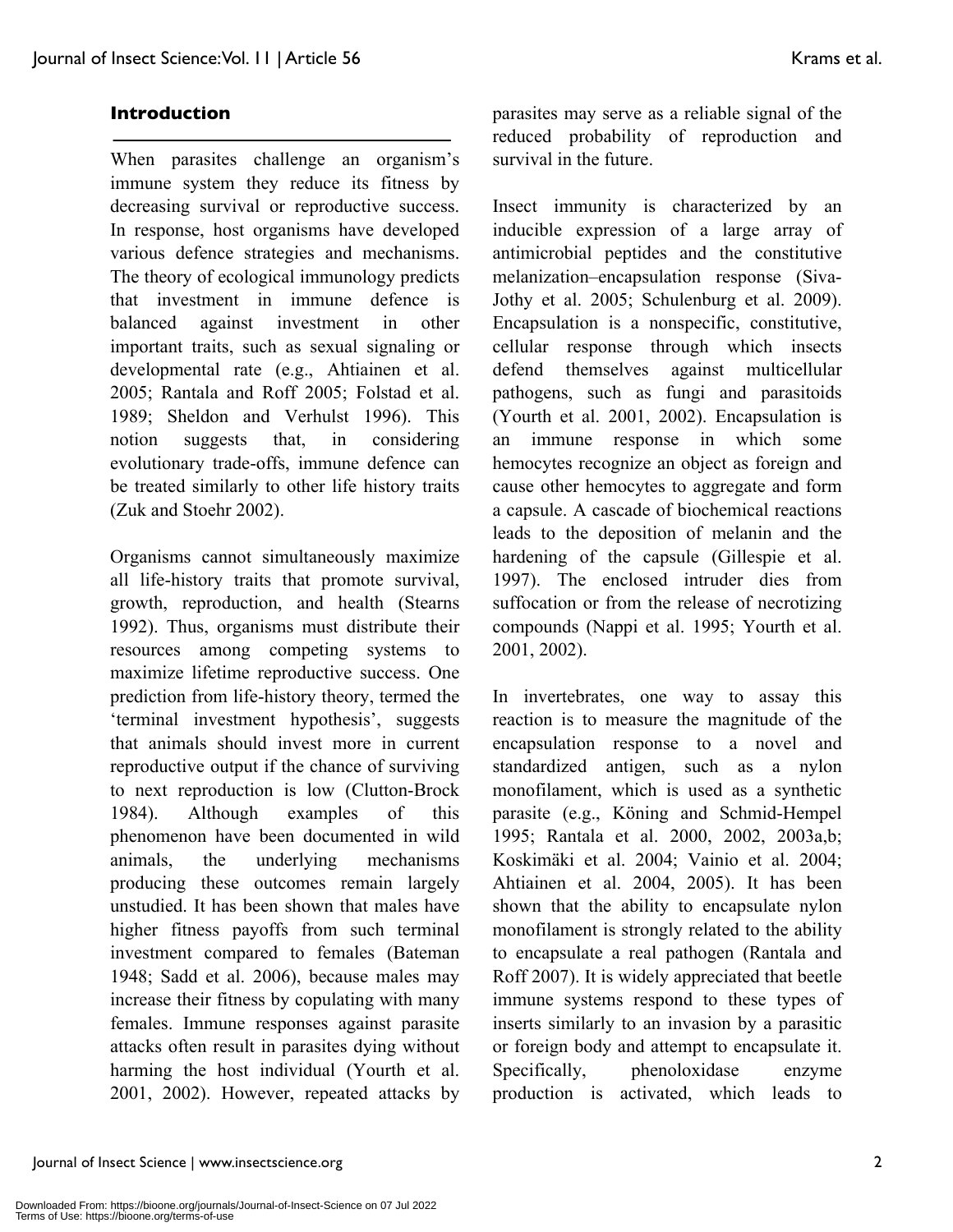melanization of the formed capsule (Ratcliffe et al. 1985). The resulting coating formed by cellular materials and chemical deposits on the insert darkens its color and the extent of darkening correlates to the level of immune system response. In other insects, the darkening correlates with some measures of immunity, such as phenyloxidase cascade (Rantala et al*.* 2000, 2002; Siva-Jothy 2000; Rantala et al. 2007). The ability to encapsulate a synthetic substrate was shown to be positively related to encapsulation of parasites (Paskewitz and Riehle 1994; Gorman et al. 1998) and to the ability to resist an entomopathogenic fungal disease in moths (Rantala and Roff 2007). Therefore, higher levels of melanization of the inserts indicates increased levels of immune system activity and response (Yourth et al. 2001, 2002).



Journal of Insect Science | www.insectscience.org 3

Recently, Sadd et al. (2006) found that in male mealworm beetle activation of the immune system by a nylon monofilament reduced survival in male mealworm beetles but increased attractiveness of the male sex pheromone, suggesting terminal investment. However, with substantially larger sample size and with various immune challenge methods, Vainikka et al. (2007) found neither a survival cost of the activation of the immune system nor an effect on the attractiveness of the pheromone. Since male attractiveness is dependent on individual-level investment decisions reflecting reproductive effort, it may change dynamically over the course of a male's life (August, 1971; Hurd & Parry, 1991; Sadd et al. 2006).

In this study, we tested whether immunological challenge to adult *Tenebrio molitor* L. (Coleoptera: Tenebrionidae) males via a nylon implant would affect their attractiveness to females. Three experiments were conducted where the male immune system was challenged and their attractiveness was measured in two mate choice trials (Figure 1). First, female choice was examined between males that had received an implant and control males that had not been experimentally treated. It was predicted that, for cases where implantation did not cause any acute adverse effects, immune challenge would decrease the attractiveness of males because of a trade-off between immune function and sexual attractiveness of males. Repeated implantations were done to evaluate whether after simulated repeated parasite attack male mealworm beetles exhibited increased investment in sexual traits consistent with terminal investment hypothesis (Sadd et al. 2006). To test this, a second female choice test was done between males whose immune system was challenged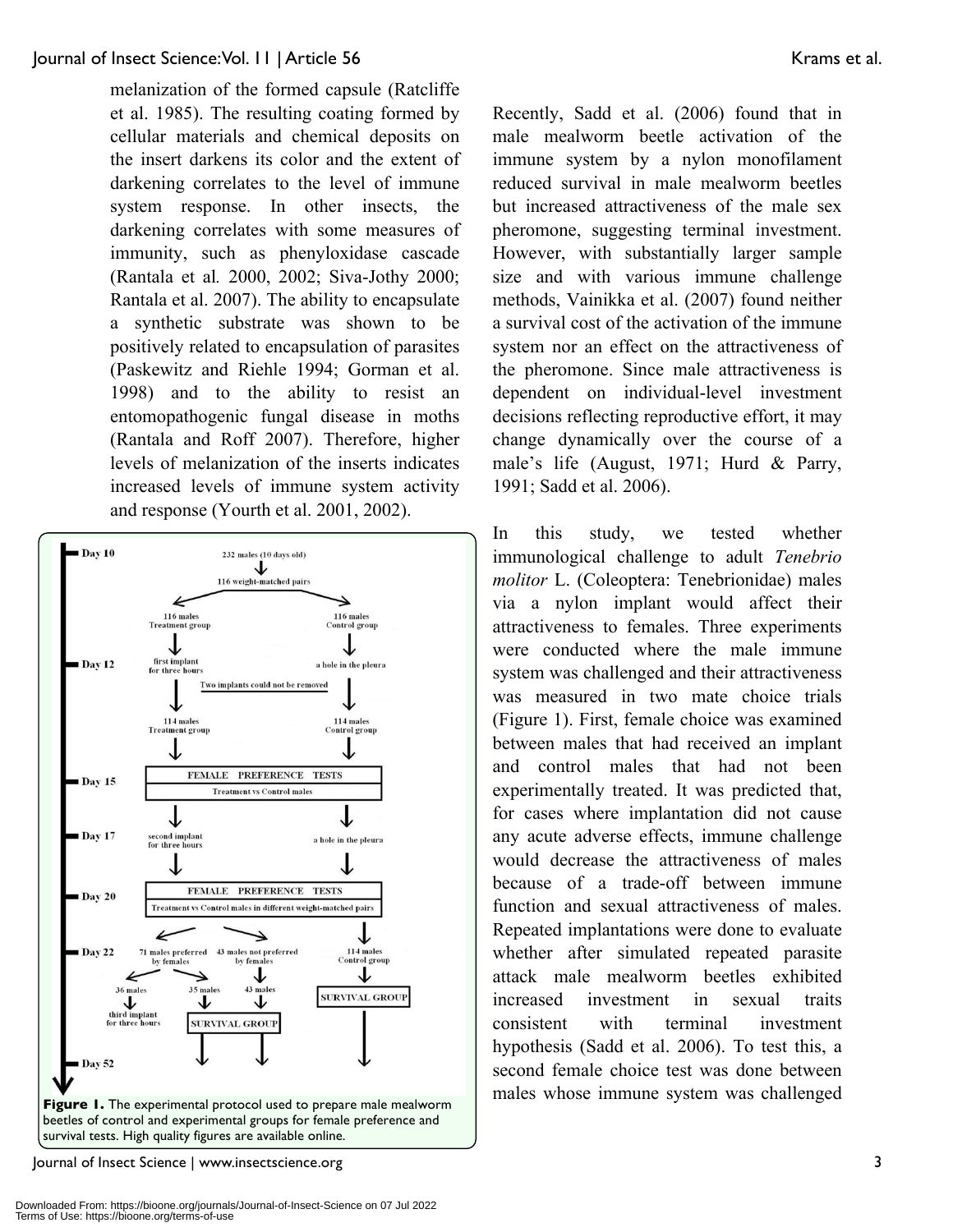twice and control males that had not been subjected to any known immune challenges. It was predicted that treatment males should become more attractive to females than the control ones. During the third experiment, filaments were implanted for the third time to test whether terminal investment in reproduction was consistent (Hamilton and Zuk 1982). It was predicted that melanotic responses against nylon implants should be less intense in attractive males, since insects are thought to be unable invest in their reproduction and immunity simultaneously.

## **Materials and Methods**

#### **Insects**

The beetles  $(n = 312)$  used in the experiment were collected from natural populations in several barns in southeastern Latvia in 2007. The stock culture was maintained at the University of Daugavpils at  $27 \pm 2$ ° C on bran mixed with wheat flour, fresh carrots**,** and apples. Pupae were removed from the culture on the day of pupation. They were weighed**,** and their sex was determined by examining genitalia on the eighth abdominal segment (Bhattacharya et al*.* 1970). The pupae and newly emerged adults were kept individually in 200 ml plastic containers filled with bran and wheat flour mix and with fresh carrot/apple pieces offered *ad libitum* at least twice a week. Individuals with visible abnormalities from the experiment were discarded. All of the trials were performed in 2008.

## **First implantation and female choice trial**

After giving the beetles fresh fruits/vegetables *ad libitum*, 10 day old males were weighed (n  $= 232$ ; body weight  $122 \pm 16.3$  mg, mean  $\pm$ SD) and assigned them to weight-matched pairs ( $\pm 3\%$  mass, n = 116, Figure 1). The pair member that received the treatment (implantation vs control) was randomly chosen. Since the glandular production of the sex pheromones is known to reach effective levels by day 7 post-imaginal eclosion (Menon 1976), at 12 days after imaginal enclosion the males were subjected to an immune system challenge. After immobilizing both pair members on ice, a piece of sterile nylon monofilament (2 mm length, 0.18 mm diameter, scratched with sandpaper, knotted at one end) was inserted into the treatment male through its pleural membrane between the third and fourth abdominal sternite. The control individuals had a hole punched in their pleural membrane between the third and fourth abdominal sternite but were not implanted with the nylon monofilament (Figure 1). Sexual attractiveness of these control males is known to equal the attractiveness of males that have not been subjected to puncture of their pleural membrane (Kivleniece et al. 2010). For the next 3 hours, each beetle was kept individually in numbered, small cylindrical translucent plastic canisters (30 mm diameter, 50 mm height) at a constant room temperature  $(23 \pm 0.5^{\circ} \text{ C})$ . After 3 hours, the knot was carefully grasped and the monofilament implant was removed from each treatment male. The removal of the insert imitated a successful activity of the insect's immune system in destroying or eliminating a parasite egg or larvae. The period of 3 hours was sufficient to reach maximum rates of individual variation in melanization rates at 23˚ C (see e.g. Rantala et al. 2002). The removed implants were stored and dried for later analysis. Two implants could not be removed, reducing our number of treatment males and matched pairs to n=114 (Figure 1).

Treatment males were allowed to recover from any acute effects from the nylon insert treatment for 70-72 hours. Following this, the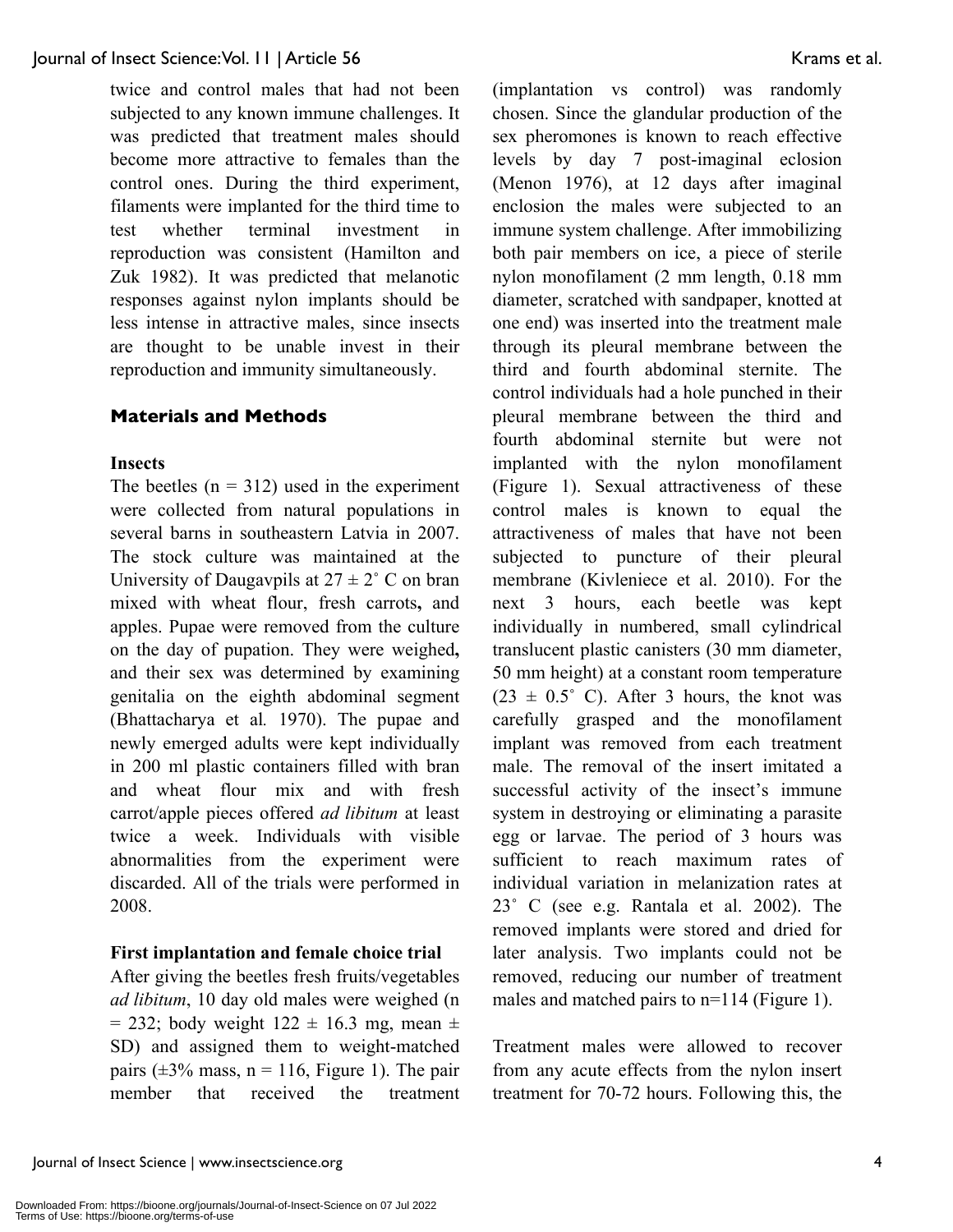ability of males to attract a mate was evaluated via a female preference test (e.g., Rantala et al. 2002). More than two males were not presented in a female preference test to reduce the possibility of impaired female choice caused by pheromone interference within the restricted space of the female choice arena (Figure 1), since pheromones of male mealworm beetles are highly volatile are not perceivable to observers (Vainikka et al. 2007). Randomly selected virgin females were used for the tests, never using the same female twice.

The dyadic preference arena consisted of a large container for the female and two smaller containers for the males that were attached outside opposite walls of the large container. The larger container was an open, topped, rectangular Plexiglas box, 20 by 30 cm, with a small section of 10 vertical slots the walls adjacent to the male containers attached to two opposite walls (Figure 2). The slots were just large enough for either beetle to insert its head into the adjacent container. The layer of bran on the floor was changed after every trial to exclude contamination of the bran with smell of the previous female. The plexiglas containers for males (10 by 5 cm area, 5 cm height) were open only on the side which shared the slots on the side of the female container (Figure 2). This arrangement allowed male pheromones to enter the female container and also allowed the males and



for the male individuals (A) and a larger container for the female (B) with the slots (C) in the sides of the female container. High quality figures are available online.

Journal of Insect Science | www.insectscience.org 5

female to make audible and tactile contact while remaining within their respective containers. The female container had an open top to prevent over saturation with male pheromones. The ventilation in the room was turned off to avoid dissemination of the pheromones by the air currents. In all tests air temperature was monitored in the female container, and the trials were carried out under the conditions of red light.

Each dyadic preference test  $(n = 114)$  was started by simultaneously placing the two (paired prior to the treatments, see above) males into the opposite male containers. After 1-2 min a virgin female beetle was placed in the center of the larger container but she was not released for another 3 min. After releasing female, the time it took for a female to choose a male was recorded as well as the specific activity behaviors of the male beetles. The criteria for a clear choice were when the female met and touched one of the males and remained in close contact for at least 2 min. The beetles were removed as soon a clear choice was made, and the experimental males were retained for the second implant treatment and female preference test. While a clear choice was usually confirmed within 2-6 min after the female was freed to move, there were five females that were considered to not have made any choice. Three of those dug in the bran layer after inspecting at least one male, one stayed motionless for 5 min after initially inspecting a male, and one dug in the bran layer without inspecting either male. We replaced these with fresh females, and each time promptly obtained a clear choice.

Since *T. molitor* males often chase their prospective mates, locomotor activity may be important to obtain matings in this species (Worden and Parker 2005). During the dyadic preference tests, male activity was scored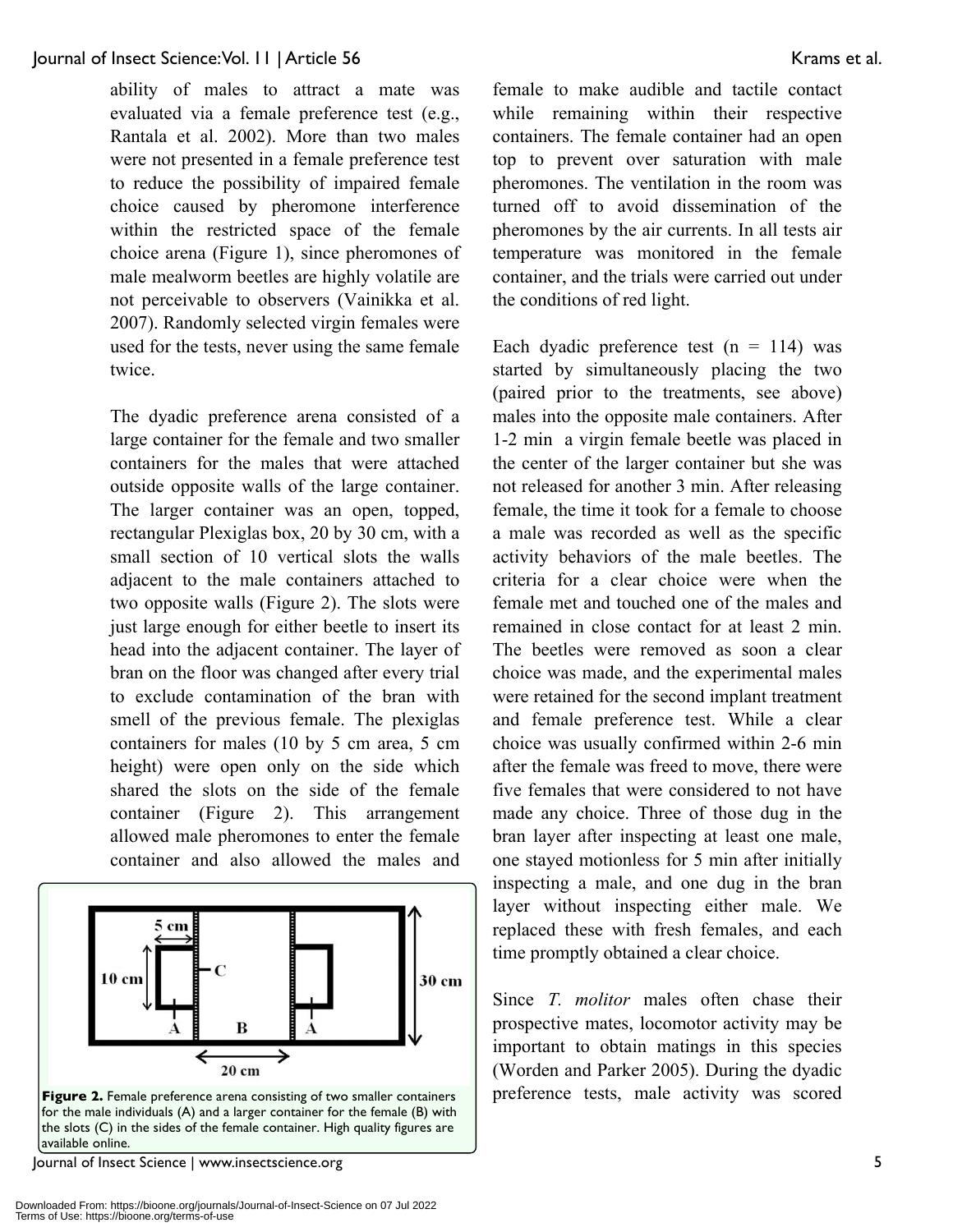according to five categories: (i) no activity  $= 0$ points: male remained motionless; (ii) untargeted activity  $= 1$  point: although male was active, the activity was mostly near its wall opposite from the female; (iii) weak activity  $= 2$  points: male either spent up to 50% of time near slots and trying to put its head into the female container or the male spent 100% of time near the slots while making a few attempts to put its head into the female container; (iv) average response  $= 3$ points: male spent up to 75% of time near slots trying to put its head into the female container; (v) strong activity  $=$  4 points: male spent 100% of time near slots putting its head into the female container.

## **Second implantation and female choice trial**

At 120 hours after the onset of the first implant insertion treatment, the previously immune challenged males  $(n = 114)$  were subjected to a repeated implant treatment (Figure 1). After 70-72 hours another round of dyadic female preference tests was conducted for all of 114 repeatedly challenged males (Figure 1). The same group of unchallanged males was used as in the first female preference test as a control. The control individuals again had a hole punched in their pleural membrane between the third and fourth abdominal sternite but were not implanted with the nylon monofilament. The challenged and unchallenged males were combined in unique weight-matched combinations, but never using the two males in the same pair during female preference tests, and the treatment and control males were weight-matched again.

## **A third implantation and survival of males**

At 120 hours after the onset of the second (ca. 240 hours after the onset of the first immune challenge) activation of immune system in the treatment group, randomly chosen males  $(n =$ 36) that had already had two implants and were preferred by females during the second female choice trial, received an implant for the third time (Figure 1). This was done to see whether the males preferred by females had recovered their immune system while investing in terminal reproductive effort after the second immune challenge. Reduced levels of melanization of their inserts were predicted in the case of terminal reproductive investment. The rest of the twice challenged males (both preferred  $(n = 35)$  and not preferred by females  $(n = 43)$ , as well as all of the control group males  $(n = 114)$  were included in the survival group to compare survival rates of preferred and non-preferred males after the second immune challenge (Figure 1). Each male was kept individually in the 200 ml plastic containers for 30 days at a constant temperature  $(23 \pm 2^{\circ} \text{ C})$ . It was predicted that the preferred males should suffer the increased mortality rates in the case of terminal reproductive investment, while the survival of non-preferred males should be equal to the survival rate of the control males

## **Immune assays**

To measure the strength of encapsulation response against nylon monofilament, the light reflectivity (grayscale value) of each nylon insert was analyzed after it had been thoroughly dried. To quantify light reflectivity each removed insert was photographed from three different directions under consistent light conditions using a Zeiss Lumar V12 Stereo microscope and Axio Cam MRc5 digital recorder. The digital images were then analyzed by using image analysis software (Image J). The area of that portion of the insert that had been within the beetle body was marked, and the program calculated the grayscale value. Since increasing melanization indicated a stronger immune response in this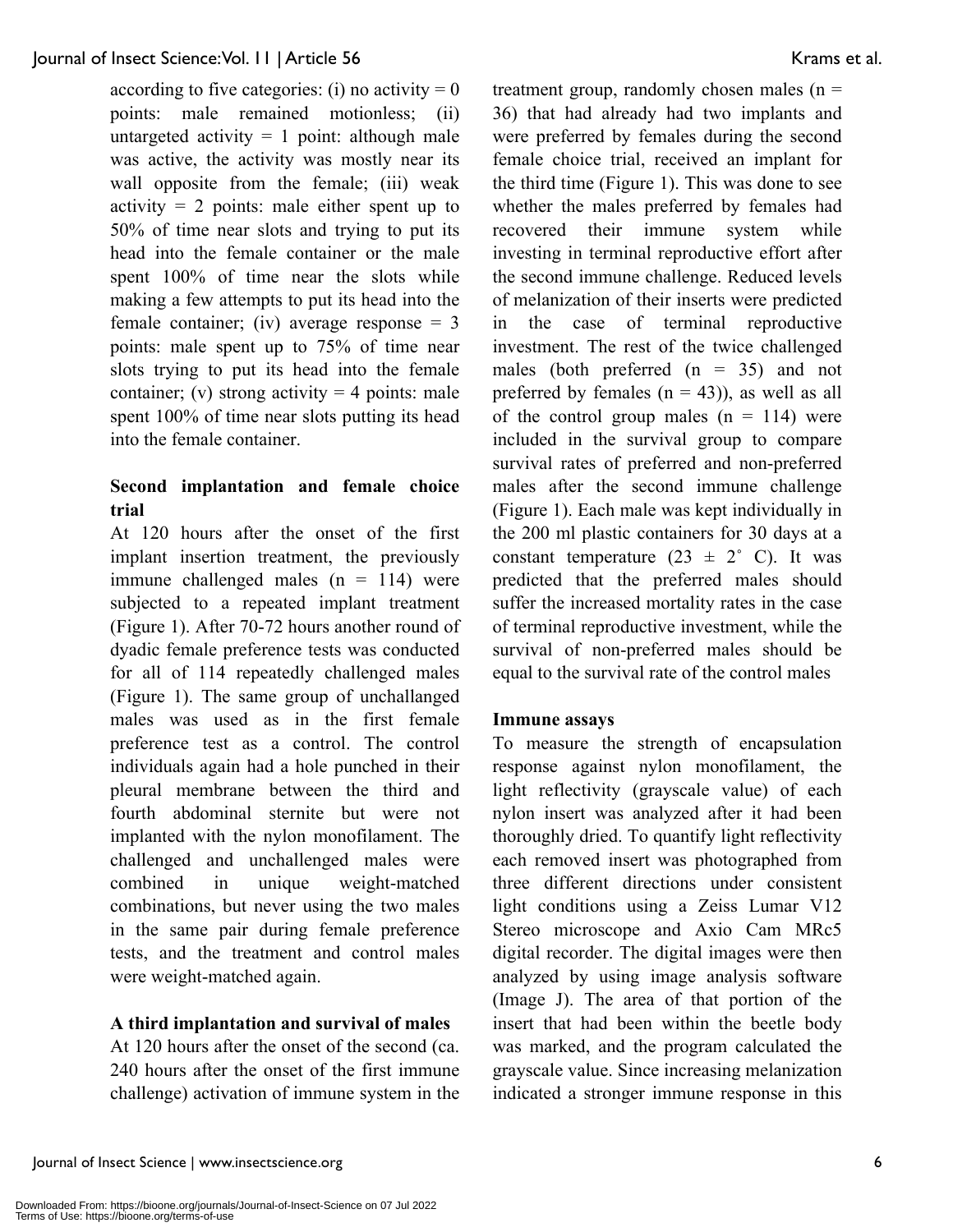

study, total black was used as a maximum possible encapsulation result.

#### **Statistics**

Normality of the data was tested using onesample Kolmogorov-Smirnov tests. Data on the time it took for a female to make a choice in preference tests as well as the rates of encapsulation response of the treatment males were normally distributed (all  $\overline{P}$  values  $\geq$ 0.42), and parametric tests were used to analyze these variables. To examine time of female preference across the two trials, oneway ANOVA was used. Differences in encapsulation responses of the males across the three implants were analyzed using repeated measures ANOVA including the treatment as fixed factor. Probabilities from post hoc tests were calculated using Scheffé's test. Activity scores of males were not normally distributed, and we analyzed them by using non-parametric tests. Statistical analyses were performed with SPSS software (SPSS Inc., Chicago, Illinois).

## **Results**





interquartile range, whiskers = full value range) of activity scores of males in control and treatment groups during the first and second female preference test. High quality figures are available online.

The first immune challenge by a nylon monofilament reduced the attractiveness of males. The females preferred control males in 91 out of 114 cases (2-tailed sign-test,  $z = -$ 8.13, P < 0.001; Figure 3). On average, females made their choice in  $186 \pm 103$ seconds (mean  $\pm$  SD). Five females moved directly to their preferred male and stayed there. The rest of the females either first visited both males ( $n = 82$ ) or inspected the other male from a distance of a few centimeters ( $n = 27$ ) before staying with their preferred male. In the first female choice test, activity score of treatment males was lower than that of control males (2-tailed Mann-Whitney U-test:  $z = -8.36$ ,  $n_1 = n_2 = 114$ ,  $P <$ 0.001, Figure 4), suggesting that activation of immune response reduces male activity.

Following the second immune challenge, 71 out of 114 cases females preferred the treatment males over the control males (2 tailed sign-test:  $z = 5.00$ ,  $P < 0.001$ ; Figure 3). The females spent  $170 \pm 125$  seconds (mean  $\pm$ SD) to choose a preferred male in the second female preference test, and time to choose a male did not differ significantly between the first and second female preference tests (one-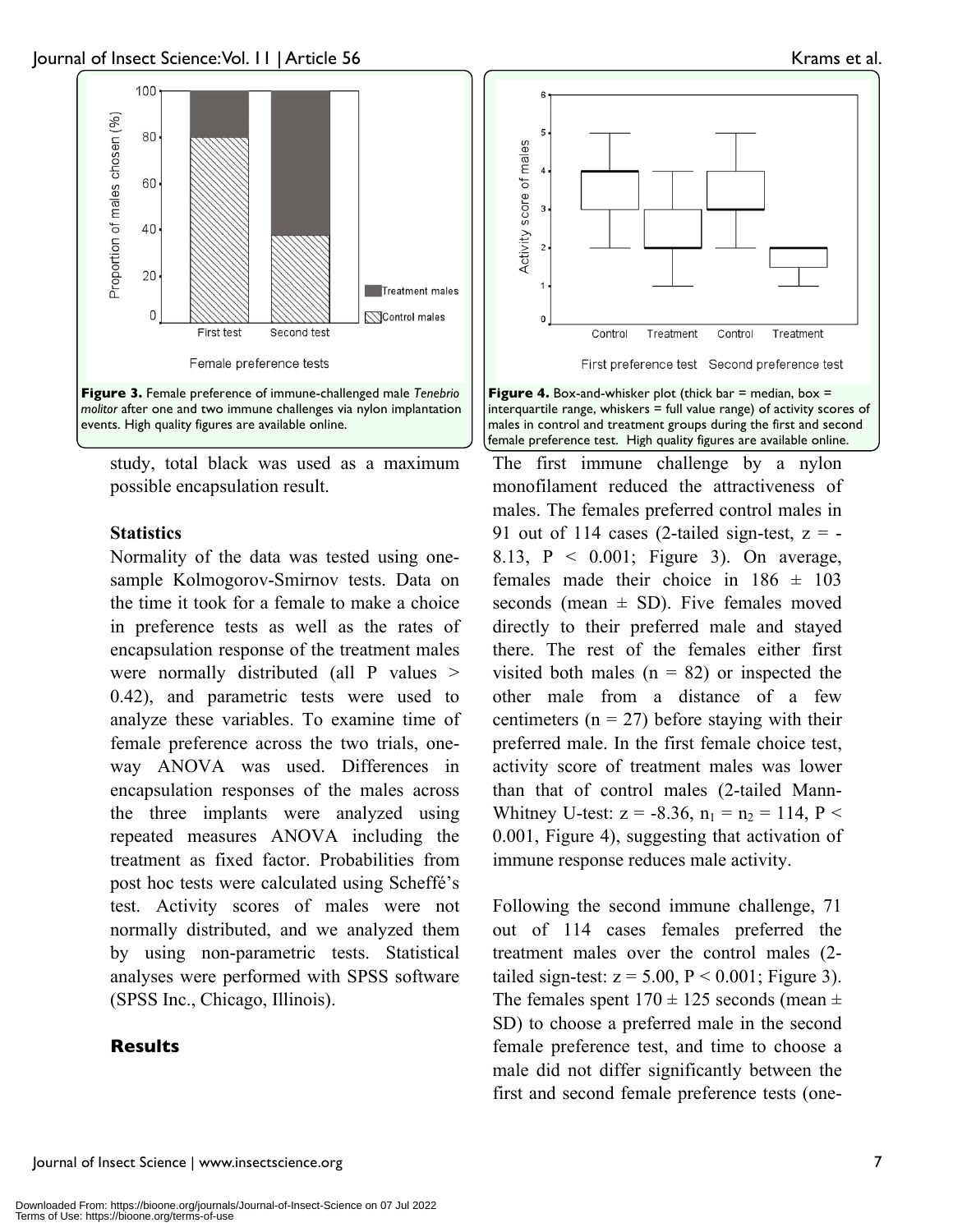way ANOVA,  $F_{1,228} = 0.15$ ,  $P = 0.70$ ). Males with activated immune system had significantly lower activity scores than control males in the second female choice test (2 tailed Mann-Whitney U-test:  $z = -5.59$ ,  $n_1 = n_2$  $= 114$ ,  $P < 0.001$ ; Figure 4). Treatment males decreased their activity during the second experimental phase in comparison to the first phase (2-tailed Wilcoxon's matched-pairs signed-ranks test:  $z = -4.29$ ,  $n = 114$ ,  $P <$ 0.001; Figure 4), while the activity of control males remained the same (2-tailed Wilcoxon's matched-pairs signed-ranks test:  $z = -1.85$ ,  $n =$ 114,  $P = 0.07$ ; Figure 4). Activity score of males preferred by females during the second female choice test was lower than activity of non-preferred males (2-tailed Mann-Whitney U-test:  $z = -6.27$ ,  $n_1 = 71$ ,  $n_2 = 43$ ,  $P < 0.001$ ), suggesting that locomotor activity may be traded-off against increased pheromonal attractiveness.

The encapsulation response of the treatment males against the nylon monofilament was different across the treatment (repeated measures ANOVA,  $F_{2,113} = 191.21$ ,  $P = 0.02$ , Figure 5). It was found to be significantly greater for the second immune challenge than for the first immune challenge (Scheffé's test  $P < 0.05$ , Figure 5), indicating that males, in general, invested in their immune system after the first challenge. After the first implantation, the encapsulation response of 23 treatment males preferred by females in the first female choice was marginally lower compared to the encapsulation rate of 91 treatment males nonpreferred by females (2-tailed t-test:  $t = -1.26$ ,  $n_1 = 23$ ,  $n_2 = 91$ ,  $P = 0.05$ ), suggesting that some males may already have followed a terminal reproductive investment strategy after receiving their first implant. Moreover, the encapsulation rate of males preferred by females after the second implantation was significantly lower than that of the non-





**Figure 5.** Mean encapsulation rates of treatment males after first, second, and third immune challenge. The grey-scale values of an implant was calibrated before the insertion to zero level indicating no melanization. Whiskers denote SE. High quality figures are available online.

preferred males (2-tailed t-test:  $t = 0.16$ ,  $n_1 =$ 71,  $n_2 = 43$ ,  $P = 0.004$ ).

35 out of 71 treatment males that were preferred by females in the second female choice test were assigned to the survival group. The rest of 36 treatment males preferred by females in the second preference test received the nylon monofilament for the third time. The encapsulation response was substantially lower for the third immune challenge in the preferred treatment males (Figure 5). It was found that the encapsulation response after the third implantation was significantly lower than the response for the first immune challenge of the same individuals (Scheffé's test  $P < 0.05$ , Figure 5), showing that the males did not make attempts to boost their immune systemafter the second activation of immune system.

Discounting the two initial deaths where implants could not be removed, all 114 treatment males survived for 6 days after the first implantation. In the survival group of the treatment males preferred by females in the second female choice test, all of 35 males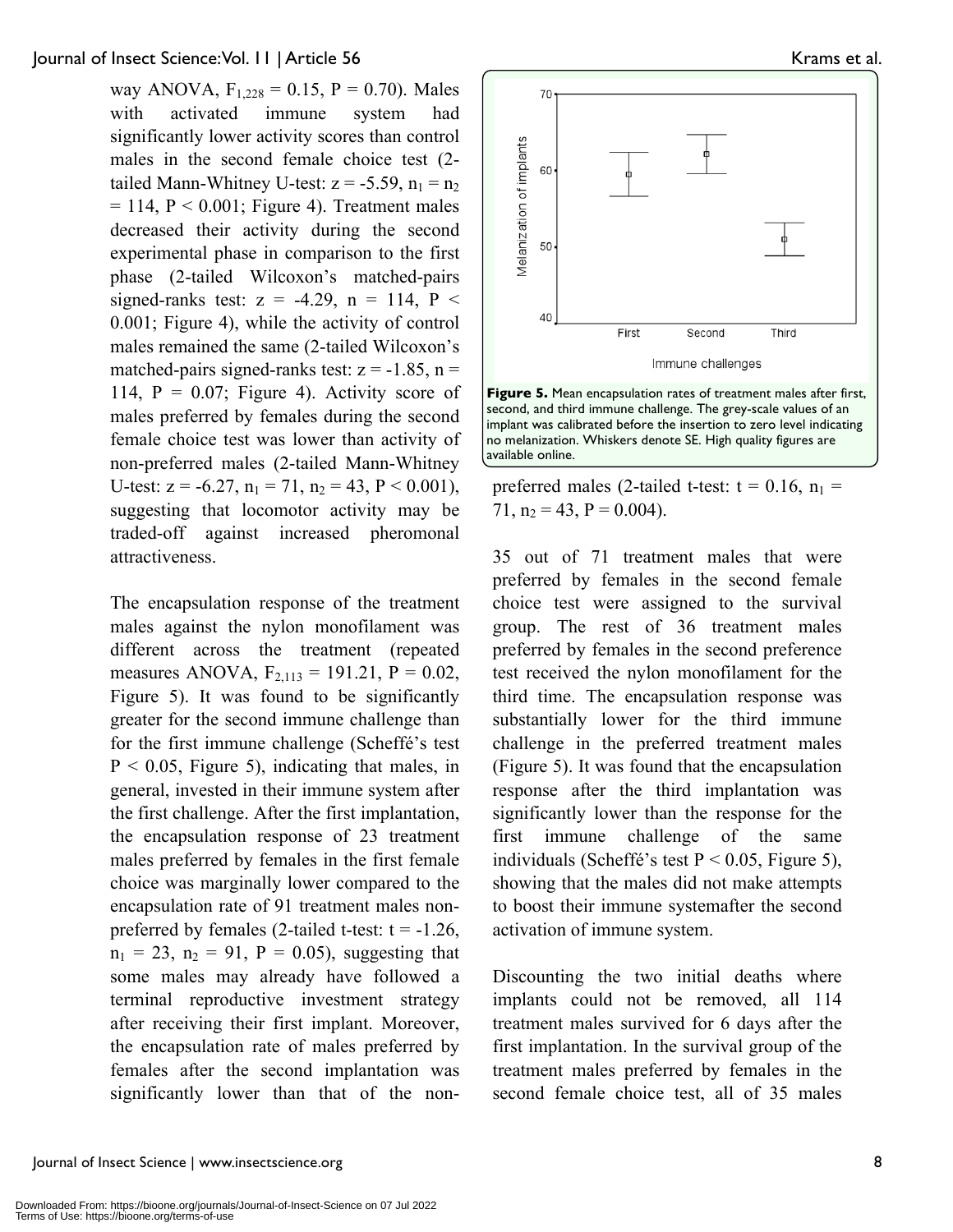(100%) died during the month following the second treatment, while only 10 out of 43 (23.26%) treatment males not preferred by females in the second female preference test died during the same period (2-tailed sign-test,  $z = -5.00$ ,  $P < 0.001$ ). Only 7 out of 114 control males died (7.98%) during the following month after the second immune challenge.

## **Discussion**

The results of the first female preference test showed that the attractiveness and activity score of the majority of treatment males decreased after they received their first implants. After removal of the inserts, the majority of these males appeared to invest in the recovery of their immune system as evidenced by their greater encapsulation responses during the second implantation, while some of the males seemed to have already chosen a terminal reproductive investment strategy. Overall, this indicates that the treatment males were not able to allocate resources simultaneously to both improvement of their health and to the increase of their sexual attractiveness (Ahtiainen et al*.* 2005). This shows that health of *T.molitor* is condition-dependent, suggesting that the immune system in this species can be easily impaired by physiological stress (Suwanchaichinda and Paskewitz 1998; Siva-Jothy and Thompson 2002; Rantala et al*.* 2003a; Yang et al. 2007). Our results suggest a trade-off between immunity and sexual attractiveness (Zahavi 1975; Sheldon and Verhulst 1996; Møller et al. 1999), supporting many other studies on animals (Saino et al. 1999; Jacot et al. 2004; Mougeot et al. 2004; Kilpimaa et al. 2004; Peters et al. 2004; Simmons et al. 2005; Pomfret and Knell 2006; Zala et al. 2008). The recovery of the immune system found in our study may be considered also as individual immune priming – a lasting, improved response after an initial exposure that deserves the future research in *T.molitor* (Moret and Siva-Jothy 2003; Jacot et al. 2005; Moret 2006; Sadd and Schmid-Hempel 2009).

The second female choice test also supported a trade-off between immunity and sexual signaling. This test revealed that most of the males subjected to a repeated immune challenge became more attractive to females than the unchallenged individuals, while the encapsulation rate of the treatment males significantly decreased after the second immune challenge as evidenced by the encapsulation rates of their third implants. This change of encapsulation response coincided with a decreased activity score and a significant change of female choice. This result suggests terminal investment on sexual signaling based on a trade-off between pheromone production and energy expenditures for other needs, such as locomotor activity and recovery of immunity. In addition to serving as mate attractors, sex pheromones also relay important information to the prospective mates (August, 1971; Hurd & Parry, 1991). It has been shown that pheromone production is costly and that female mealworm beetles prefer pheromones from males with better immunocompetence, indicated by a faster encapsulation rate against a novel antigen, and higher levels of phenoloxidase in haemolymph (Rantala et al. 2002, 2003). A trade-off between pheromone production and immunity in males is indirectly supported by the fact that females consistently preferred males that invested significantly less in the recovery of their immune system as indicated by encapsulation rate of their third implants. In our study the interplay between production of pheromones and condition of immune system in the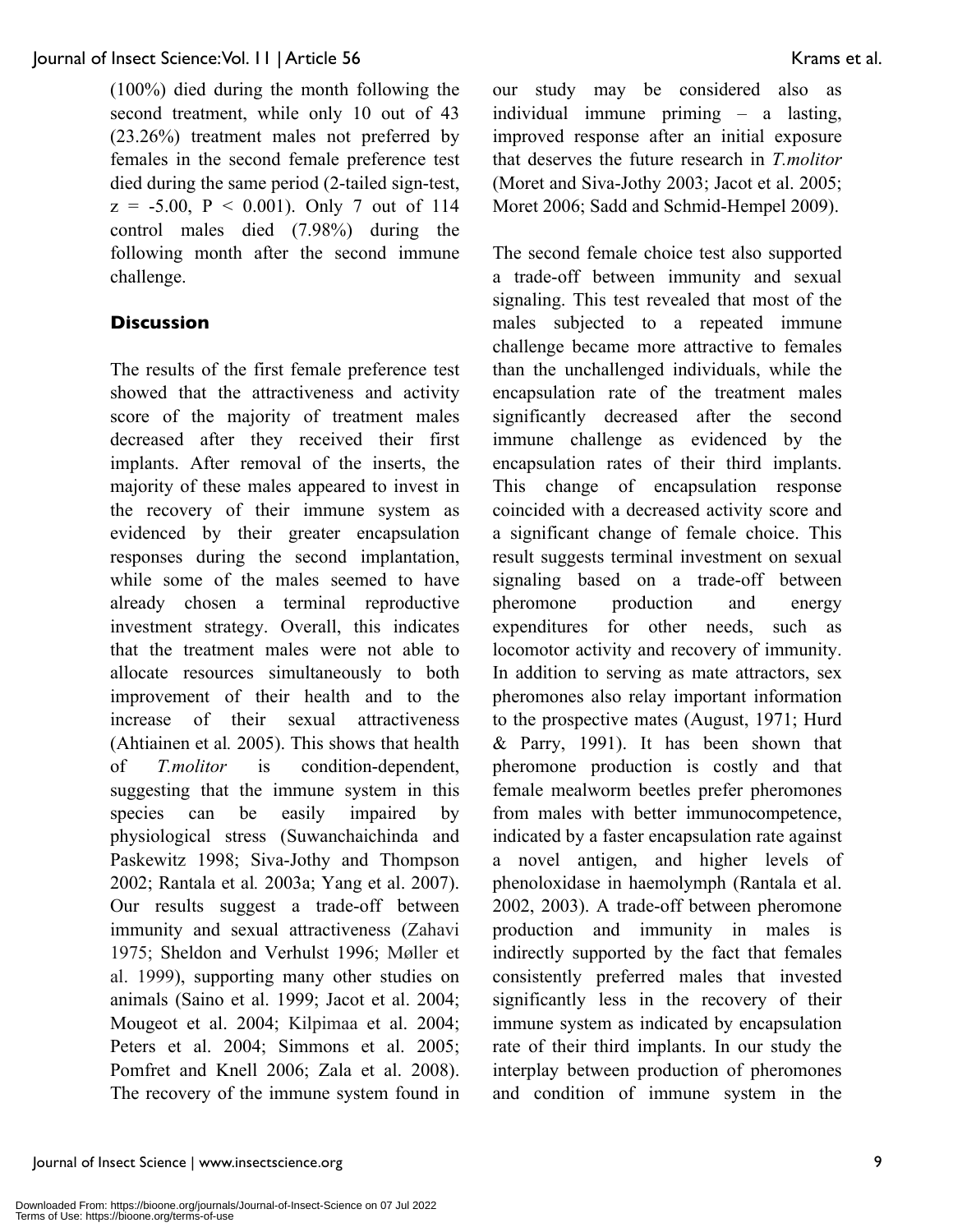treatment and control males was not measured. However, male signaling under conditions of terminal investment should be pheromone-related, and female preferences need to be studied in the future research by using male pheromone samples (Vainikka et al. 2007).

Increasing evidence shows that the immune response to a nylon implant is costly to mealworm beetles both in the context of shortterm resource requirements (Siva-Jothy and Thompson 2002; Rantala et al. 2003a) as well as in a long term life-history perspective (Sadd et al. 2006). The hypothesis of terminal investment predicts that a host suffering from an infection that negatively affects its survival probability should allocate its resources towards immediate reproduction. In our study the treatment males responded to the repeated parasite-like haemocelic immune challenge as a survivorship threat (Sadd et al. 2006; Creighton et al. 2009), and they reduced the cost of 'parasitism' by increasing resource allocation towards sexual signaling in a last attempt to increase their individual fitness. Such effects were not found when treatment beetles received their implants for the first time since the short-term implantation was not followed by the decreased survival. However, after a repeated exposure to physiological stress caused by a synthetic parasite the beetles decreased their activity score and reduced the encapsulation rates. Thus the treatment males boosted the investment in sexual attractiveness at the expense of their immune system and locomotory ability. Since male mealworm beetles are able to rapidly modulate their attractiveness traits (Sadd et al. 2006), the outcome of immunity–reproduction interplay may be strongly dependent on the future reproductive value, which should be taken into account when evaluating parasitemediated sexual selection (Hamilton and Zuk 1982).

## **Acknowledgements**

We thank Toomas Tammaru, Mikus Abolins-Abols and Raivo Mänd for their helpful comments on the manuscript. Mikus Abolins-Abols also revised the manuscript and improved the English. Funding for this project was provided by the Ministry of Education and Science of the Republic of Latvia and the University of Daugavpils (5-20/07.4) to IK, IK, TK, J.D. and by the Academy of Finland to MJR, IK. All animal manipulations were approved by the ethical committee by the University of Daugavpils and comply with the current laws in Latvia.

## **References**

Ahtiainen JJ, Alatalo RV, Kortet R, Rantala MJ. 2004. Sexual advertisement and immune function in an arachnid species (*Lycosideae*). *Behavioral Ecology* 15: 602–606.

Ahtiainen JJ, Alatalo RV, Kortet R, Rantala MJ. 2005. A trade-off between immune function and sexual signaling in a wild population of the drumming wolf spider *Hygrolycosa rubrofasciata*. *Journal of Evolutionary Biology* 18: 985–991.

Armitage SAO, Siva-Jothy MT. 2005. Immune function responds to selection for cuticular colour in *Tenebrio molitor*. *Heredity* 94: 650-656.

August CJ. 1971. The role of male and female pheromones in the mating behaviour of *Tenebrio molitor*. *Journal of Insect Physiology* 17: 739–751.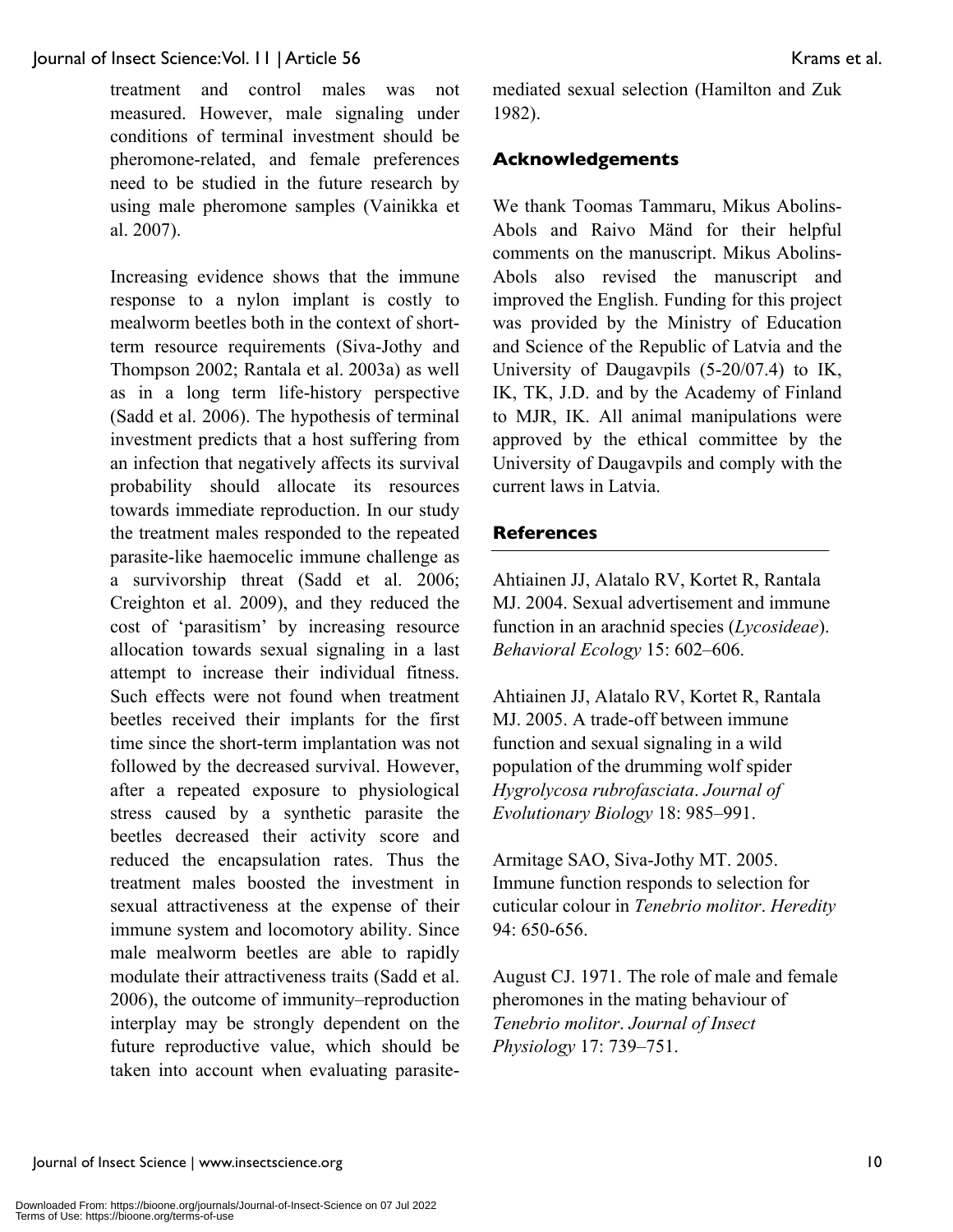Bateman AJ. 1948. Intra-sexual selection in *Drosophila*. *Heredity* 2: 349–368.

Bhattacharya AK, Ameel JJ, Waldbaer GP. 1970. A method for sexing living pupal and adult yellow mealworms. *Annals of the Entomological Society of America* 63: 1783.

Bonneaud C, Mazuc J, Chastel O, Westerdahl H, Sorci G. 2004. Terminal investment induced by immune-challenge and fitness traits associated with major histocompatibility complex in the house sparrow. *Evolution* 58: 2823–2830.

Creighton JC, Heflin ND, Belk MC. 2009. Cost of reproduction, resource quality, and terminal investment in a burying beetle. *American Naturalist* 174: 673–684.

Fedorka KM, Zuk M, Mousseau TA. 2004. Immune suppression and the cost of reproduction in the ground cricket, *Allonemobius socius*. *Evolution* 58: 2478- 2485.

Folstad I, Karter AJ. 1992. Parasites, bright males, and the immunocompetence handicap. *American Naturalist* 139: 603-622.

Freitak D, Ots I, Vanatoa A, Hörak P. 2003. Immune response is energetically costly in white cabbage butterfly pupae. *Proceedings of the Royal Society B: Biological Sciences* 270: S220–S222.

Gorman MJ, Schwartz AM, Paskewitz SM. 1998. The role of surface characteristics in eliciting humoral encapsulation of foreign bodies in Plasmodium-refractory and susceptible strains of *Anopheles gambiae*. *Journal of Insect Physiology* 44: 947-954.

Hamilton WD, Zuk M. 1982. Heritable true fitness and bright birds: a role for parasites? *Science* 218: 384-387.

Happ GM. 1969. Multiple sex pheromones of the mealworm beetle, *Tenebrio molitor* L. *Nature* 222: 180–181.

Herman WS, Tatar M. 2001. Juvenile hormone regulation of longevity in the migratory monarch butterfly. *Proceedings of the Royal Society B: Biological Sciences* 268: 2509–2514.

Hurd H, Parry G. 1991. Metacestode-induced depression of the production, and responses to, sex pheromone in the intermediate host *Tenebrio molitor*. *Journal of Invertebrate Pathology* 58: 82–87.

Jacot A, Scheuber H, Kurtz J, Brinkhof MWG. 2005. Juvenile immune system activation induces a costly upregulation of adult immunity in field crickets *Gryllus campestris*. *Proceedings of the Royal Society B: Biological Sciences* 272: 63-69.

Jacot A, Scheuber H, Brinkhof MWG. 2004. Cost of an induced immune response on sexual display and longevity in field crickets. *Evolution* 58: 2280–2286.

Johnson KN, van Hulten MCW, Barnes AC. 2008. "Vaccination" of shrimp against viral pathogens: phenomenology and underlying mechanisms. *Vaccine* 26: 4885-4892.

Kilpimaa J, Alatalo RV, Siitari H. 2004. Trade-offs between sexual advertisement and immune function in the pied flycatcher (*Ficedula hypoleuca*). *Proceedings of the Royal Society B: Biological Sciences* 271: 245–250.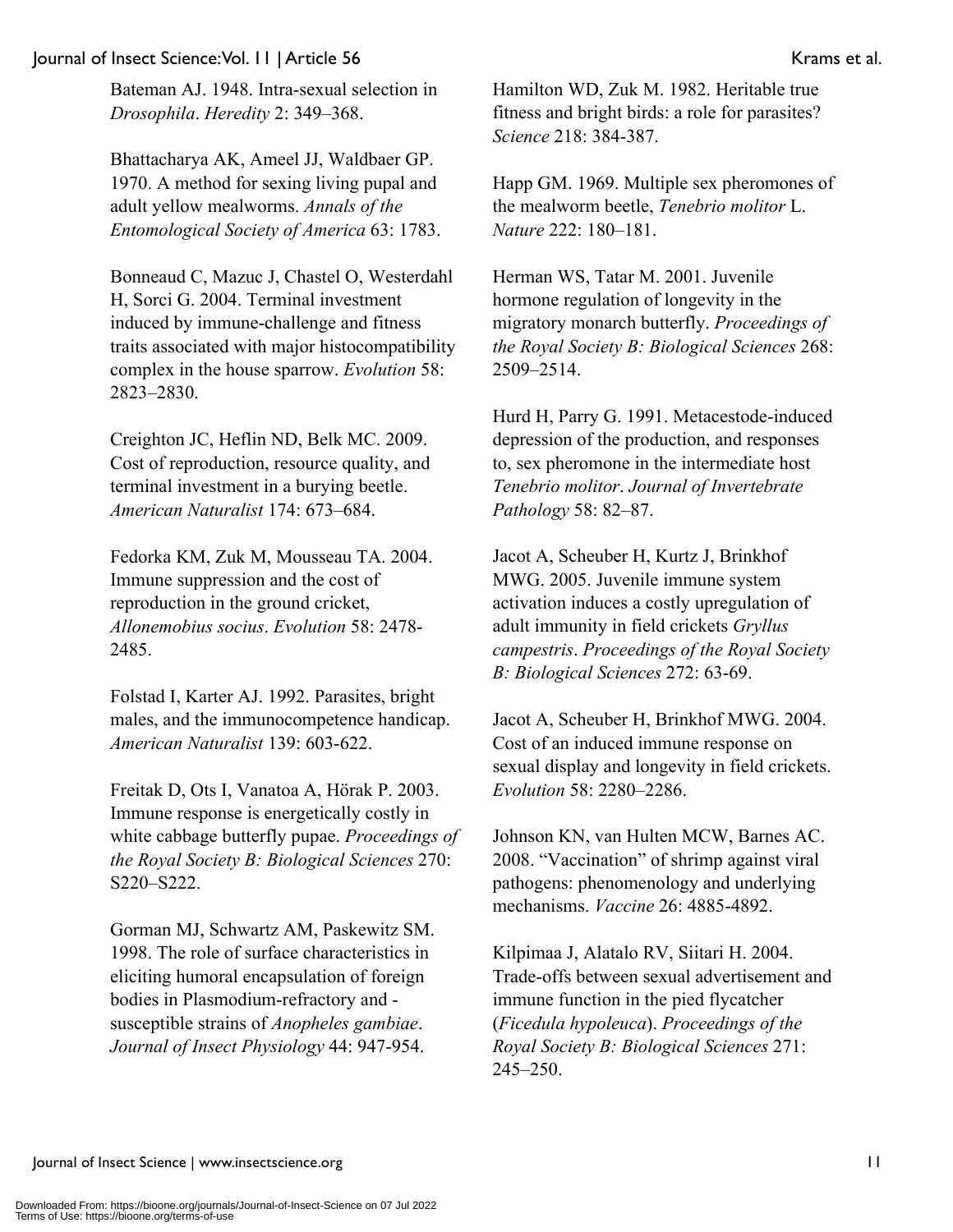Kivleniece I, Krams I, Daukšte J, Krama T, Rantala MJ. 2010. Sexual attractiveness of immune challenged male mealworm beetles suggests terminal investment in reproduction. *Animal Behaviour* 80: 1015-1021.

Lawniczak MKN, Barnes AI, Linklater JR, Boone JM, Wigby S, Chapman T. 2007. Mating and immunity in invertebrates. *Trends in Ecology and Evolution* 22: 48-55.

Ludwig D, Fiore C. 1960. Further studies on the relationship between parental age and the life cycle of the mealworm, *Tenebrio molitor*. *Annals of the Entomological Society of America* 53: 595-600.

Ludwig D, Fiore C. 1961. Effects of parental age on offspring from isolated pairs of the mealworm, *Tenebrio molitor*. *Annals of the Entomological Society of America* 54: 463- 464.

Møller AP, Christe P, Lux E. 1999. Parasitism, host immune function, and sexual selection. *The Quarterly Review of Biology* 74: 3–20.

Moret Y. 2006. 'Trans-generational immune priming': specific enhancement of the antimicrobial immune response in the mealwormbeetle, *Tenebrio molitor*. *Proceedings of the Royal Society B: Biological Sciences* 273: 1399–1405.

Moret Y, Siva-Jothy MT. 2003. Adaptive innate immunity? Responsive-mode prophylaxis in the mealworm beetle, *Tenebrio molitor*. *Proceedings of the Royal Society B: Biological Sciences* 270: 2475-2480.

Mougeot F, Irvine JR, Seivwright L, Redpath SM, Piertney S. 2004. Testosterone, immunocompetence, and honest sexual

signaling in male red grouse. *Behavioral Ecology* 15: 930-937.

Nijhout HF. 1994. Insect Hormones. Princeton: Princeton University Press.

Ning JF, Zhu W, Xu JP, Zheng CY, Meng XL. 2009. Oral delivery of DNA vaccine encoding VP28 against white spot syndrome virus in crayfish by attenuated *Salmonella typhimurium*. *Vaccine* 27: 1127-1135.

Noordwijk, A.J. van & De Jong, G. 1986. Acquisition and allocation of resources: their influence on variation in life history tactics. *American Naturalist* 128: 137–142.

Paskewitz S, Riehle MA. 1994. Response of *Plasmodium* refractory and susceptible strains of *Anopheles gambiae* to inoculated Sephadex beads. *Developmental and Comparative Immunology* 18: 369-75.

Peters A, Delhey K, Denk AG, Kempenaers B. 2004. Trade-offs between immune investment and sexual signaling in male mallards. *American Naturalist* 164: 51-59.

Pomfret JC, Knell RJ. 2006. Immunity and the expression of a secondary sexual trait in a horned beetle. *Behavioral Ecology* 17: 466- 472.

Poulin, R. 2007. Evolutionary Ecology of Parasites. Princeton University Press: Princeton.

Rantala MJ, Roff DA, Rantala LM. 2007. Forceps size and immune function in the European earwig *Forficula auricularia*. *Biological Journal of the Linnean Society* 90: 509–516.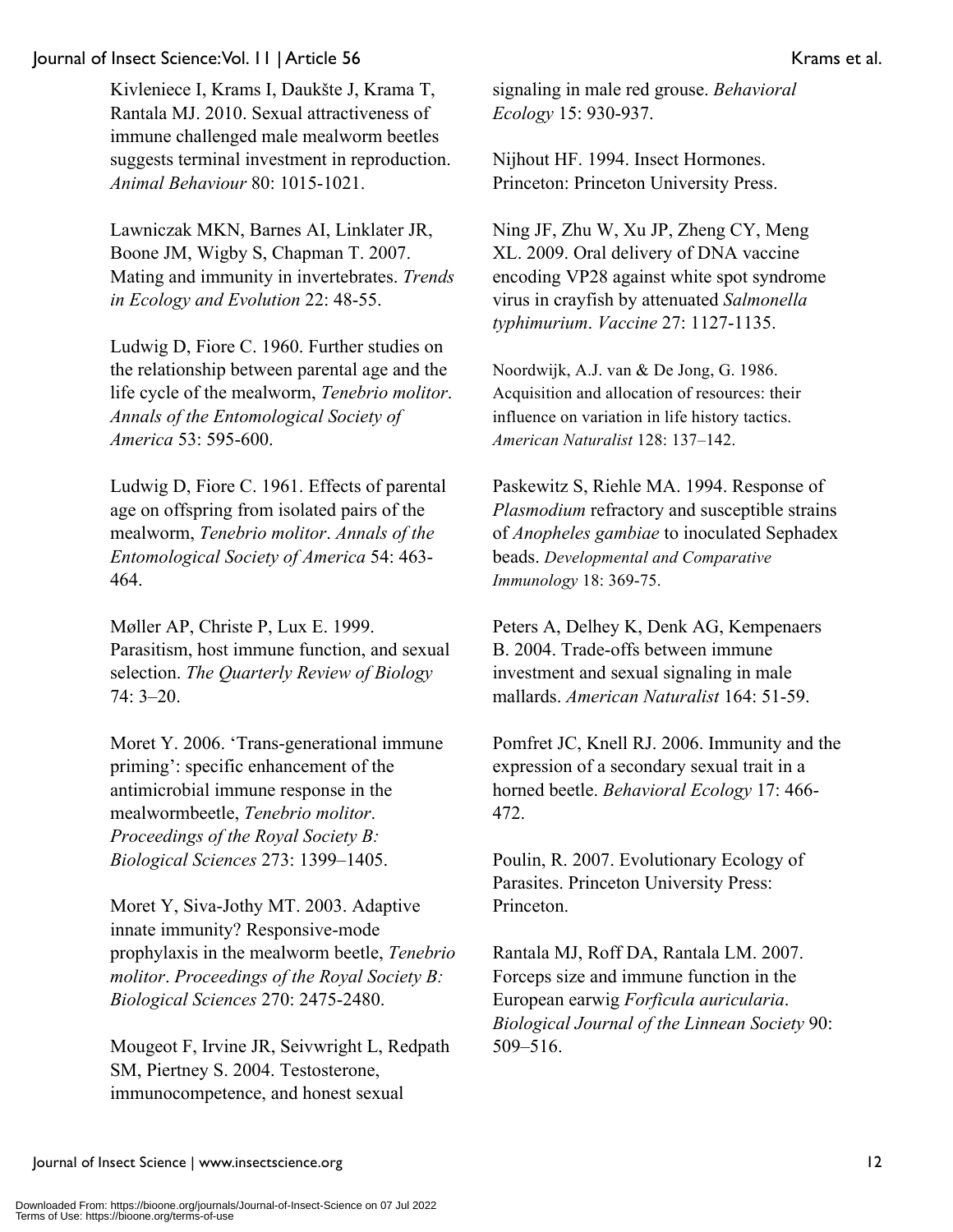Rantala MJ, Kortet R. 2003. Courtship song and immune function in the field cricket *Gryllus bimaculatus*. *Biological Journal of the Linnean Society* 79: 503–510.

Rantala MJ, Roff DA. 2007. Inbreeding and extreme outbreeding causes sex differences in immune defence and life history traits in *Epirrita autumnata*. *Heredity* 98: 329–336.

Rantala MJ, Jokinen I, Kortet R, Vainikka A, Suhonen J. 2002. Do pheromones reveal male immunocompetence? *Proceedings of the Royal Society B: Biological Sciences* 269: 1681–1685.

Rantala MJ, Kortet R, Kotiaho JS, Vainikka A, Suhonen J. 2003a. Condition dependence of pheromones and immune function in the grain beetle *Tenebrio molitor*. *Functional Ecology* 17, 534–540.

Rantala MJ, Koskimäki J, Taskinen J, Tynkkynen K, Suhonen J. 2000. Immunocompetence, developmental stability and wingspot size in the damselfly *Calopteryx splendens*. *Proceedings of the Royal Society B: Biological Sciences* 267: 2453–2457.

Rantala MJ, Vainikka A, Kortet R. 2003b. The role of juvenile hormone in immune function and pheromone production tradeoffs: a test of the immunocompetence handicap principle. *Proceedings of the Royal Society B: Biological Sciences* 270: 2257–2261.

Ratcliffe NA, Rowley AF, Fitzgerald SW, Rhodes CP. 1985. Invertebrate immunity – basic concepts and recent advances. *International Review of Cytology – a Survey of Cell Biology* 97: 183-350.

Rolff J, Siva-Jothy MT. 2002. Copulation corrupts immunity: a mechanism for a cost of mating in insects. *Proceedings of the National Academy of Sciences* 23: 9916–9918.

Sadd B, Siva-Jothy MT. 2006. Self-harm caused by an insect's innate immunity. *Proceedings of the Royal Society B: Biological Sciences* B. 273: 2571–2574.

Sadd B, Holman H, Armitage F, Lock R, Marland R, Siva-Jothy MT. 2006. Modulation of sexual signalling by immune challenged male mealworm beetles (*Tenebrio molitor*, L): evidence for terminal investment and dishonesty. *Journal of Evolutionary Biology* 19: 321–325.

Sadd B, Schmid-Hempel P. 2009. Ecological and evolutionary implications of specific immune responses. In: Rolff J, Reynolds SE, editors. *Insect Infection and Immunity: Evolution, Ecology and Mechanisms*, 263- 299. Oxford University Press.

Saino N, Stradi R, Ninni P, Pini E, Møller AP. 1999. Carotenoid plasma concentration, immune profile, and plumage ornamentation of male barn swallows (*Hirundo rustica*). *American Naturalist* 154: 441-448.

Schmid-Hempel P. 2003. Variation in immune defence as a question of evolutionary ecology. *Proceedings of the Royal Society B: Biological Sciences* 270: 357–366. Schulenburg H, Kurtz J, Moret Y, Siva-Jothy MT. 2009. Introduction. Ecological immunology. *Philosophical Transactions of the Royal Society B: Biological Sciences* 364:  $3 - 14$ .

Sheldon BC, Verhulst S. 1996. Ecological immunology: costly parasite defences and trade-offs in evolutionary ecology. *Trends in Ecology and Evolution* 11: 317–322.